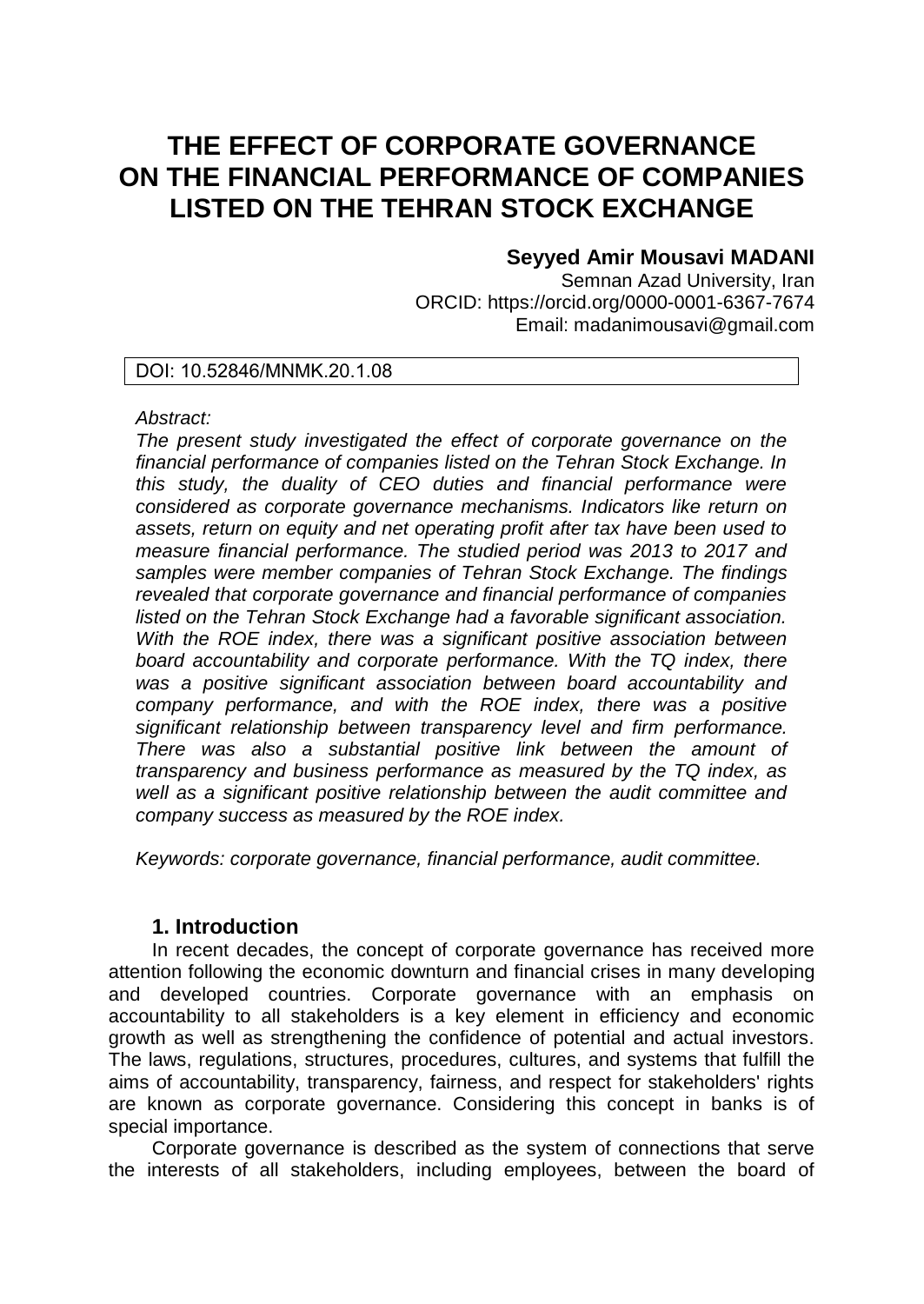directors, CEO, shareholders, and all stakeholders, including employees. Corporate governance establishes a framework within which the organization's goals are defined, as well as the instruments for attaining those goals and assessing performance. The four basic elements of corporate governance, including fairness, transparency, accountability and responsibility, are beyond the cultural, legal and economic structures of countries.

We have seen numerous and widespread difficulties in firms operating in the United States, Europe, Southeast Asia, and other regions of the world during the last few years. Examining examples of companies' failure shows that although the problems created for them are often specific to each company, it can be said that non-compliance with corporate governance principles has been a common cause of failure of these companies (Hasas Yeganeh, 2005, p. 34).

Bloomfield (2009) argues that one of the most important benefits of establishing corporate governance mechanisms enables them to increase their capital at a lower cost of capital. Today, with the advent of information economy and the introduction of knowledge-based and network-based economy, intellectual capital is introduced as a competitive and strategic element. In other words, intellectual capital is the main pillar of the move towards knowledge-based business and knowledge economy is one of the obvious and direct results of network and information economics (Saleh et al., 2009).

The corporate governance system seeks to change the management of joint stock companies from traditional to dynamic independent management. In this structure, not only the interests of shareholders are guaranteed, but also the company is accountable to individuals such as creditors, banks, consumers and ultimately society (Sajjadi, 2009).

On the other hand, deciding on the quality of profits i.e. how the company is financed, affects the value and return of the company like other decisions of financial managers. As a representation of shareholders, every management should strive to govern the quality of the company's earnings in such a manner that the cost of capital is minimized, maximizing the company's value and shareholders' returns, and meeting shareholders' expectations (Mohseni, 1998).

The corporate governance system has gotten greater attention as firms have grown and the board of directors' responsibilities and powers have grown. Corporate governance is a combination of internal and external control systems that balances the interests of shareholders with the needs and powers of the board of directors. Ultimately these mechanisms provide reasonable assurance to shareholders and providers of financial resources and other stakeholders stating that their investment will be returned at a reasonable profit and their interests will be taken into account (Zeinoddin Meymand, 2011).

It is theoretically expected that the characteristics of an appropriate corporate governance model, moderate market fluctuations and the economic and social situation in society on the company and with its correct actions, real results can be expected and there would not be at once a surplus abnormal return in the market for a group of shareholders, because corporate governance aims to meet the needs of all stakeholders, including the whole community, and seeks to establish a balanced relationship among all stakeholders, seeking to maximize the total wealth. According to the classical theories, there is no role for financial disclosure in an efficient market, so there is no demand for accounting information (Watts and Zimmerman, 1978).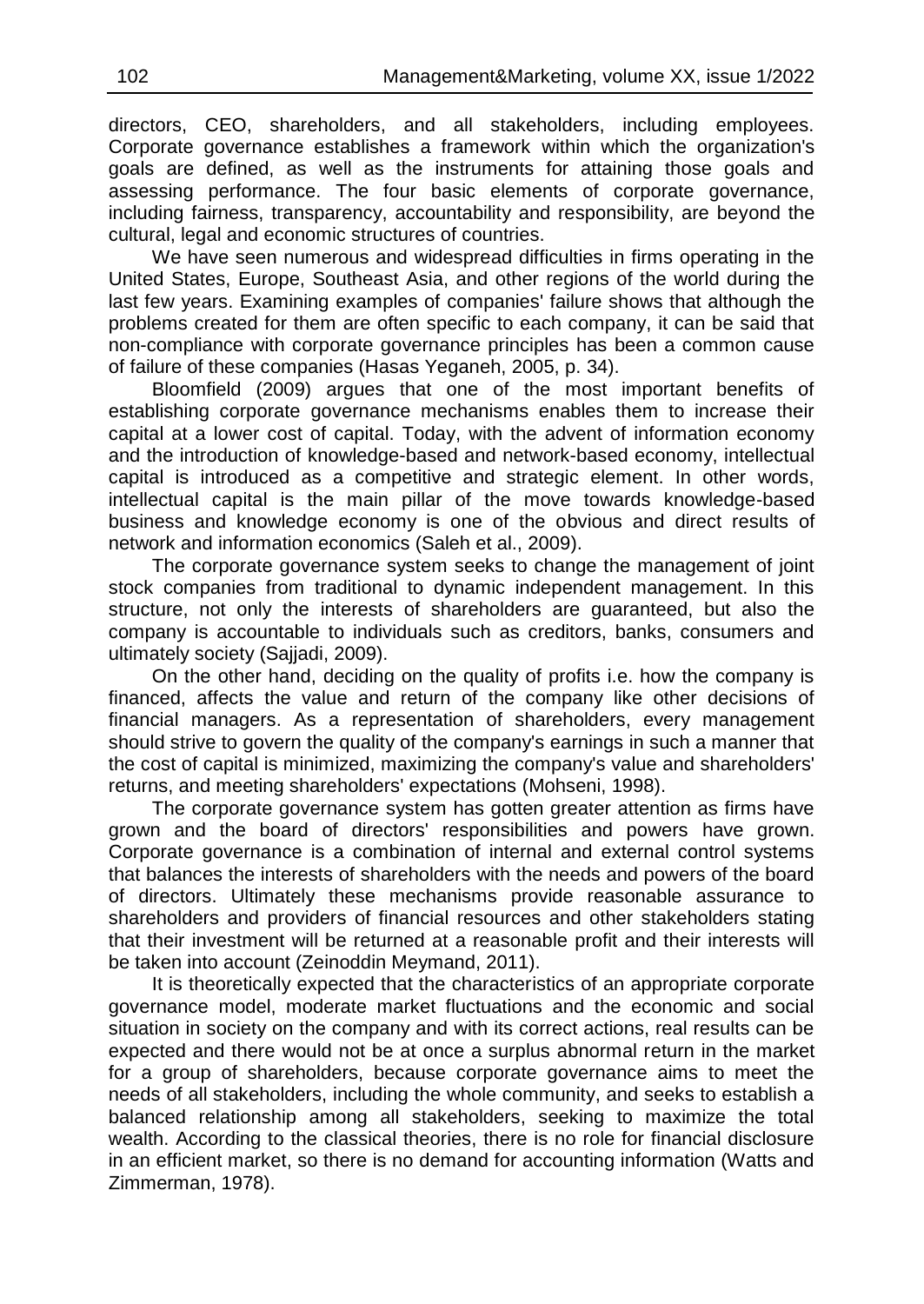The concept of corporate governance is a progressive and new concept in the development of companies, especially large ones. Transparency and proper division instead of authority and responsibilities among the pillars of companies, as well as the adoption of control and monitoring mechanisms based on corporate governance to prevent possible abuses seem to be essential. Organizations and managers have to find new ways to adapt to global changes and developments so that they can remain in the arena of domestic and global competition and outperform competitors. There have been several scales for performance, but financial scale have been used more in the past. Since the 1980s, many researchers have emphasized financial and performance-based scales (Noravesh et al., 2015).

But the financial crises in recent years have led to more emphasis on corporate governance mechanisms around the world. On the other hand, gauging a company's success is one of the most significant financial challenges it faces. Corporate financial performance must be measured since it is the foundation for many choices made both inside and outside the firm. Decisions related to investments, increasing the capital of companies, agency relationship and many other decisions are all based on performance measurement (Vakilifard and Bavandpour, 2010).

In recent years, significant progress has been made in establishing a corporate governance system through legislation and supervision, as well as voluntary actions of companies in developed and developing countries. Investors and shareholders have become more aware of the need and importance of corporate governance and are interested in pursuing the establishment of this system in companies. Some empirical papers indicate a positive relationship between corporate governance and corporate returns (Qalibaf Asl, 2008).

There are several ways to measure financial performance, but all measures must be taken in summary. Linear items such as revenue, operating income or cash flow from operations can be used, as well as total unit sales. In addition, the analyst or investor may want to delve deeper into the financial statements and reduce the margin growth rate or any debt. Evaluating the performance of companies is very important in economic decisions, the ultimate goal of any financial institution can be considered in creating value. In other words, if a financial institution is incapable of creating value or prefers the considerations of some stakeholders to another, it will not remain competitive. In these circumstances, financial ratios can be considered as a tool to measure this goal (Mohammad Pourzarandi, 2013).

Many studies have been done in the corporate governance literature to explore the link between company performance and good governance in developed and developing nations (Sami et al., 2011).

Aman et al. (2011) Business governance has a substantial beneficial link with corporate performance, according to the findings. In contrast, Akbar et al. (2016) discovered that corporate governance and performance had a substantial negative connection. In reality, separating ownership from management permits executives to make decisions that are in their own best interests rather than the best interests of shareholders (Jensen and Meckling, 1976).

In other words, corporate governance is one of the main mechanisms in reducing agency costs and good corporate governance mechanisms improve the performance and increase the value of companies. The concepts of openness,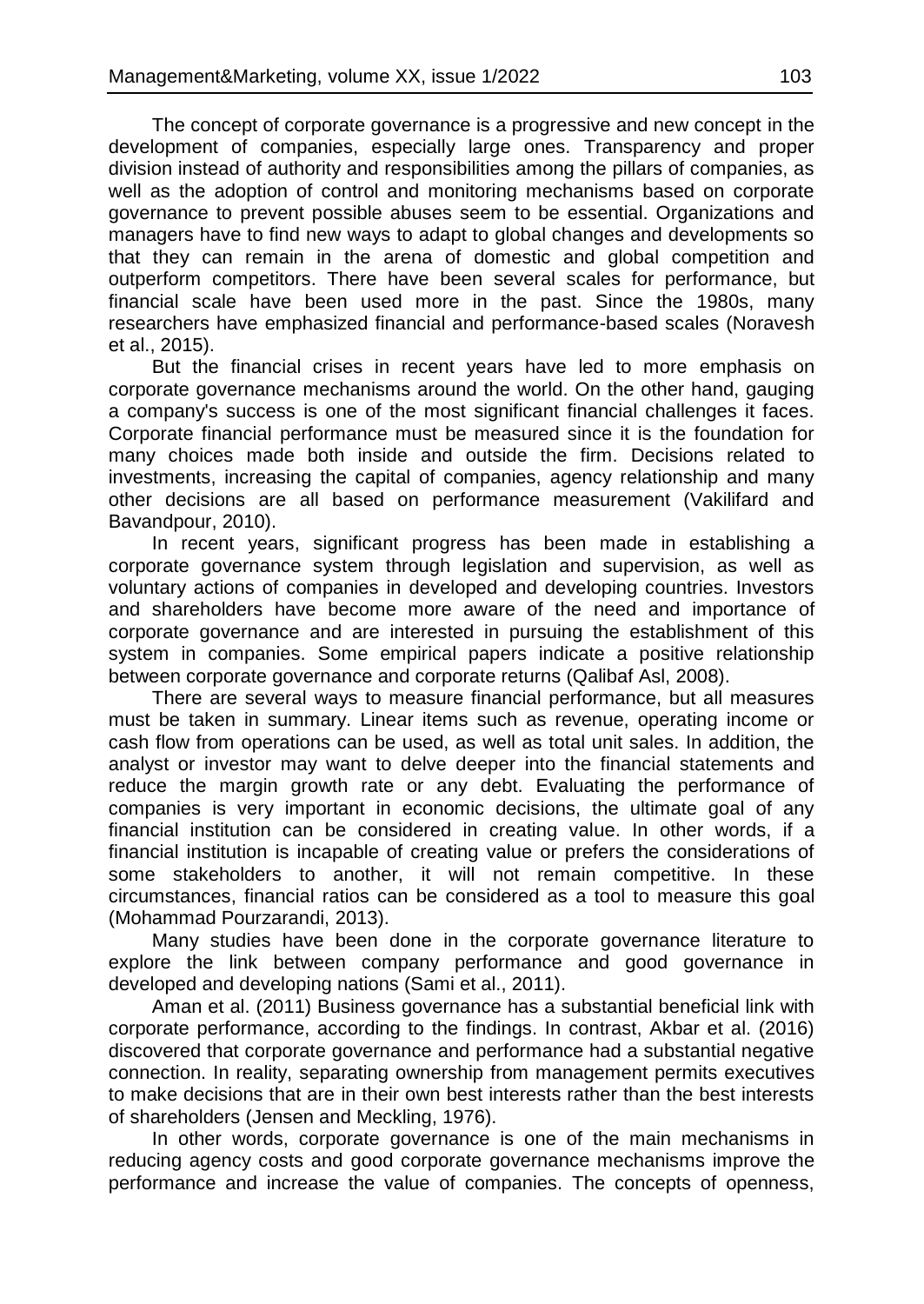fairness, accountability, and responsibility are all part of corporate governance, which is the act of effectively managing a corporation in order to maximize the interests of all stakeholders (Bawarakdro et al., 2012).

One of the most fundamental criteria for enhancing a company's performance is to implement corporate governance principles. The financial success achieved from the implementation of these principles indicates the creation of value (Akbari Moghadam and Piri, 2011).

The primary goal of the study is to investigate the link between corporate governance and firm success, which is broken down into the following subobjectives.

1. Using the ROE index to look at the connection between board responsibility and business performance.

2. Using the TQ index to look at the link between board responsibility and firm performance.

3. Using the ROE index to investigate the link between the amount of disclosure and firm performance.

4. Using the TQ index, investigate the link between the amount of transparency and firm performance.

5. Using the ROE index to investigate the link between the audit committee and the company's performance.

6. Using the TQ index to investigate the link between the audit committee and corporate performance.

### **2. Literature Review**

Vanoosh Bandpei and Raeiszadeh (2017) in an article examined the effect of board size and company characteristics on the financial performance of companies listed on the Tehran Stock Exchange. For this purpose, 110 companies active in the Tehran Stock Exchange in the period from 2011 to 2015 have been selected. Excel and Eviews were used to process and analyze the collected data. Multivariate regression method has also been used to test the hypotheses. The results obtained from the article show that the size of the board does not affect the financial performance of companies, company characteristics including company size and company life have a positive effect on the financial performance of companies listed on the Tehran Stock Exchange. Among the control variables, the liquidity ratio has a positive effect on the company's financial performance.

Bavieh Taeimi et al. (2016) in an article examined the effect of the CEO duality on the performance of companies listed on the Tehran Stock Exchange. The present paper examines the effect of CEO duality as one of the most important components of corporate governance on the performance of companies listed on the Tehran Stock Exchange during the return period of 2008 to 2013. The financial performance of companies is measured using Tobin and the profit margin ratio. These Q are four indicators of return on assets, return on equity. The paper is a descriptive correlational one. Hypotheses are tested by multivariate regression model and panel method with random effects has been used to estimate data. The results of the hypothesis test show that the CEO's task duality only affects the profit margin ratio and has no significant effect on the other variables.

Shourvarzi et al. (2015) in a study examined the relationship between corporate governance and performance based on fuzzy regression. This paper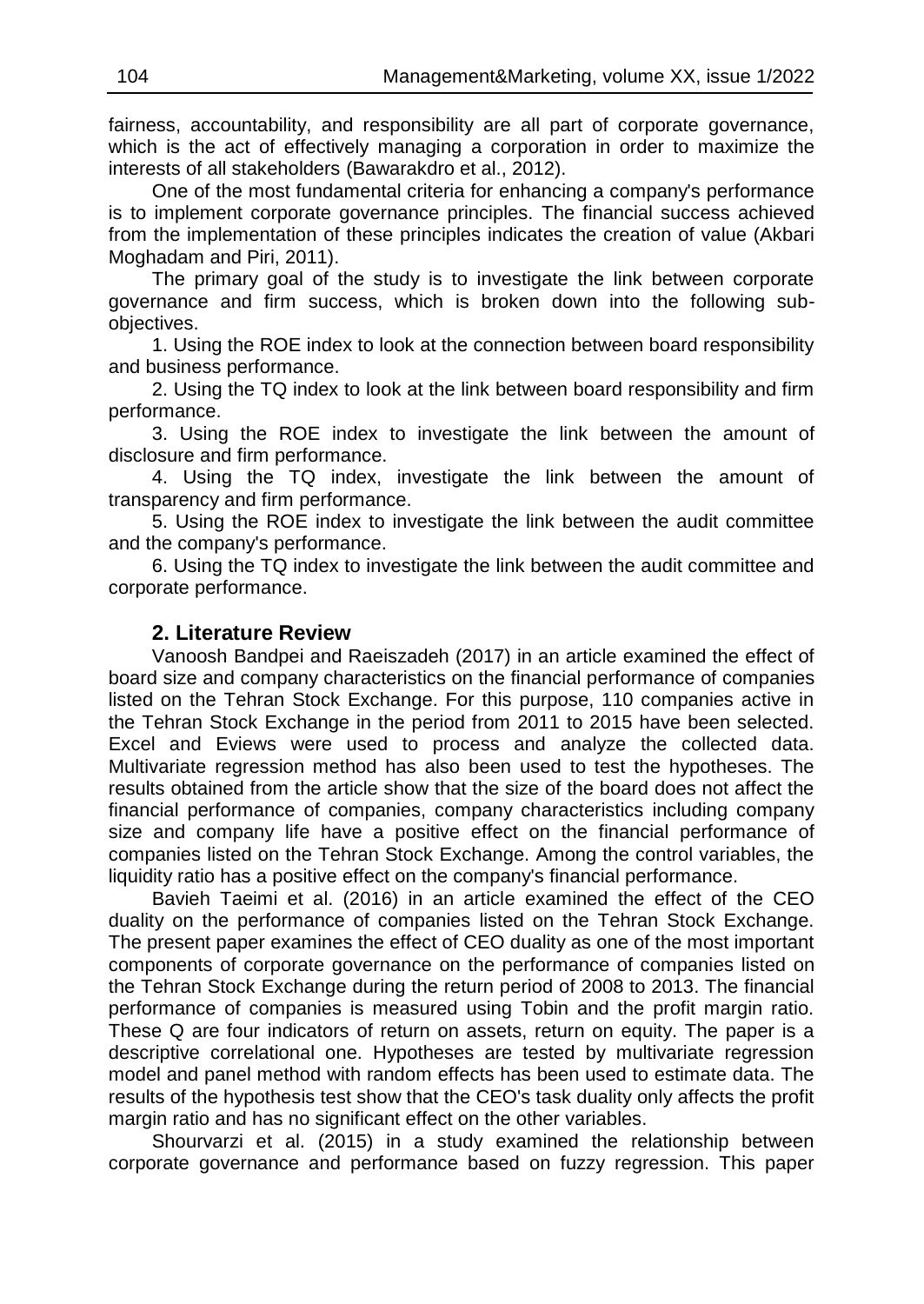examines the relationship between corporate governance and corporate performance based on fuzzy regression among 151 firms. Based on the results of this paper, the hypothesis of the relationship between the presence of nonexecutive members on the board and the existence of institutional owners with the company's performance was confirmed. Also, no significant relationship was observed between the dual role of CEO and company performance. Therefore, according to the results of this paper, special attention is paid to corporate governance mechanisms for improving company performance.

Al-Ahdal et al. (2020) in an article examined the effect of corporate governance on the performance of companies listed on the Indian Stock Exchange. The study population included 53 companies on the Indian Stock Exchange. The results showed that the accountability of the board of directors and the audit committee does not have a significant effect on the company's performance. There was also a significant negative relationship between company performance and company disclosure.

Qadorah and Fadzil (2018) investigated the relationship between board size and the CEO role duality with company performance. In the study, multivariate regression method was used to analyze the available data for 64 industrial companies listed on the Amman Stock Exchange (ASE) in the fiscal year 2013. Results showed the positive effect of board size on company performance. On the other hand, the results showed evidence to support the effect of CEO duality on company performance in this area.

Isu Cole and Chize A (2017) evaluated corporate governance disclosure in Nigerian and Ghanaian banks and concluded that Ghanaian banks had a lower level of disclosure than Nigerian banks and banks in both countries had poor scores on discretionary disclosure of corporate governance.

Hayam Wahbe (2017) in an article examined the common effects of board characteristics on company performance in Egypt. The results of this article showed that the dual responsibility of the CEO and increasing the proportion of non-executive members had a significant negative effect on the corporate performance.

Imad Katoum (2016) examined the relationship between the characteristics of the board of directors and the company's performance in Palestine. The results showed that board size had nothing to do with company performance, but there was a significant positive relationship between company life and company performance.

Caio and Repamonti (2016) examined the relationship between corporate governance quality and capital structure in Brazil. The results showed that improving corporate governance quality affected both equity and debt in the capital structure.

Motiva et al. (2015) examined the effect of discretionary disclosure on the financial performance of companies listed on the Nairobi Stock Exchange and found a strong relationship between discretionary disclosure and financial performance.

Shahvan (2015) in a study entitled "The effect of corporate governance on financial performance and financial crisis in Greece", empirically examined the effect of corporate governance quality on corporate performance and financial risks with reference to the importance of corporate governance quality and its effect on performance and financial crisis and lack of a comprehensive study that examine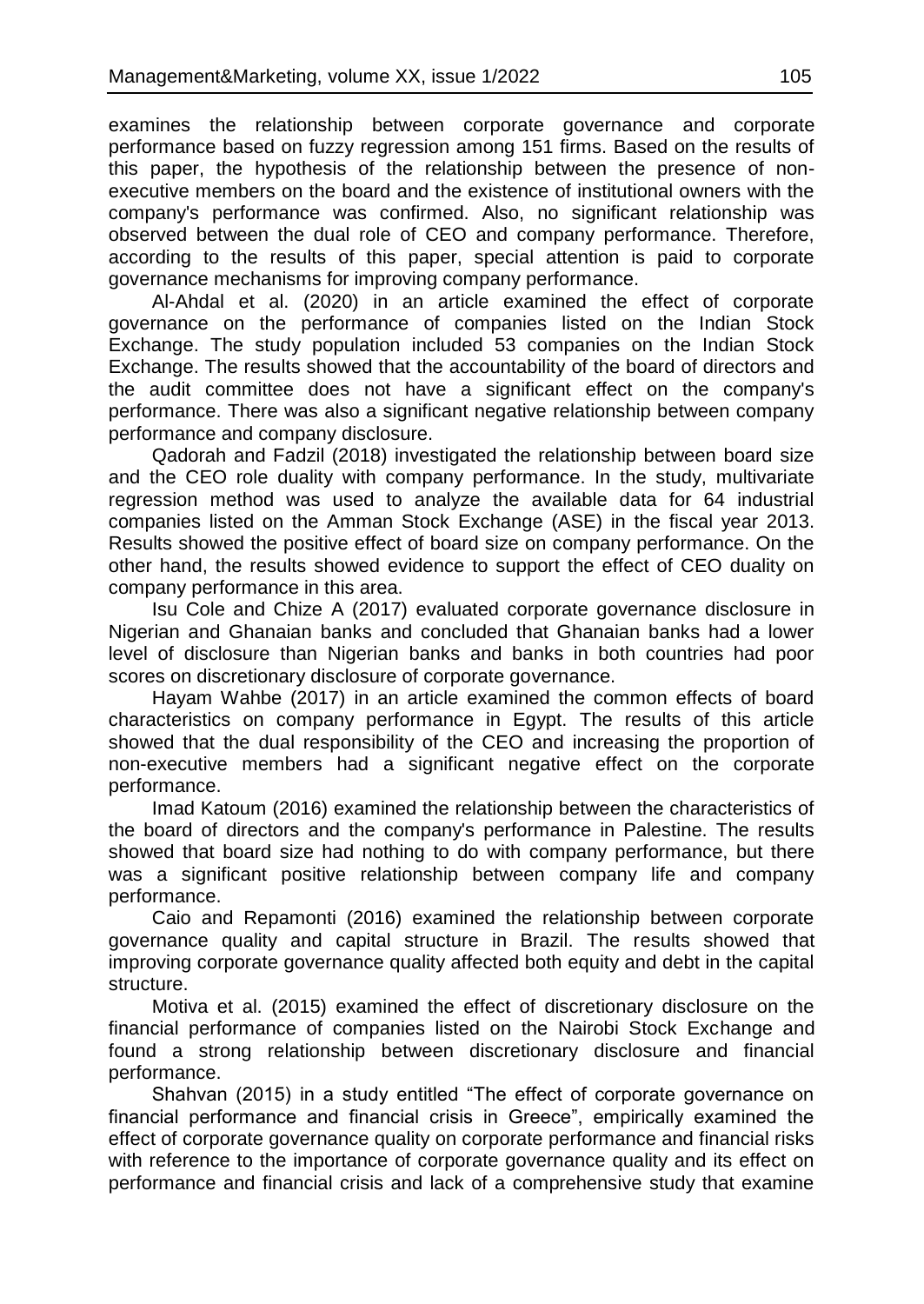the effect of corporate governance quality on performance and financial crisis by considering various indicators. The results showed that the corporate governance rating in Greek companies was relatively low. Also, the results did not support the positive relationship between corporate governance and financial performance. In addition, the results indicated that there was a significant negative relationship between the quality of corporate governance and the financial crisis. The results showed that the characteristics of companies affect the financial performance and financial crisis of companies operating in emerging markets.

# **3. Research method**

The statistical population of this article consists of all companies that have the following conditions. In this article, due to the use of descriptive correlational method, sampling will not be done in this article and the whole community will be examined:

1. Their fiscal year shall end at the end of March and shall not change during the period.

2. The companies under review which are not among financial intermediation companies such as investments, banks and leasing companies.

3. Their transactions have been done continuously in Tehran Stock Exchange and they have not stopped their activity for three months.

4. Their financial information is fully available.

5. Also, the time frame of this research is considered between 2013 and 2017 (five years). The scope of the research is 5 years from 2013 to 2017.

The present research is applied in terms of purpose. Due to the nature of the present study, the data collection method is desk and field study. In the desk study method, data are collected by reviewing the records and backgrounds available in libraries or other information centers, as well as files and other types of information storage devices. In the hypothesis testing and statistical analysis section, a multivariate linear regression model based on panel data will be used. Panel data provide more information and variability, less alignment between variables, greater degree of freedom, and higher efficiency. To determine the test model, the panel or pooled model, the F-Limer test will be used, and if it is a panel, the Hausman test will be used to determine the model. The ordinary least squares method is also used to estimate. Relevant tests will be performed with EViews. The data required to calculate the research variables will be extracted from the database of "Rahavard Novin" and the website of "Islamic Research, Development and Studies Management - Securities Exchange Organization" and "Codal". After collecting the data needed for the article, it is important to choose the right tool to calculate and analyze information about variables. Excel and EViews8 will be used to perform calculations and prepare the data to the information required by the article and also to analyze them. One of the things to consider when collecting data is the validity of the data collection tools. The validity of data collection tools means that the tools can reflect the facts well. Since the data collection tools in this study are banks and information websites prepared by the Tehran Stock Exchange Organization, the validity of data collection tools can be trusted.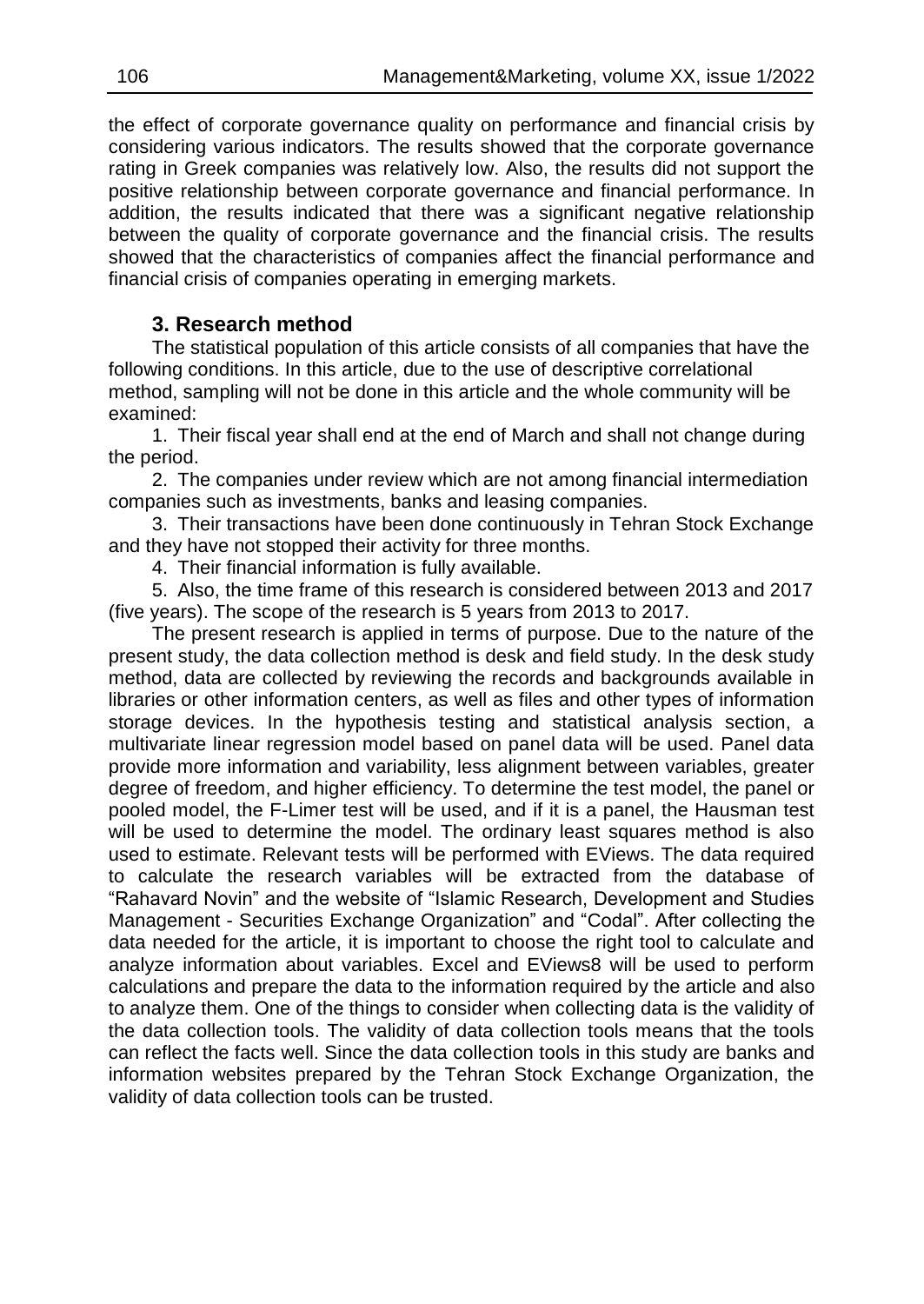# **4. Findings**

The regression models of this paper to test the hypotheses are as follows:

 $ROE_{it} = \alpha + \beta_1 BA_{it} + \beta_2 AC_{it} + \beta_3 TD_{it} + \beta_4 LEV + \beta_5 GE$  $TQ_{it} = \alpha + \beta_1 BA_{it} + \beta_2 AC_{it} + \beta_3 TD_{it} + \beta_4 LEV + \beta_5 GE$ 

In this paper, corporate performance is recognized as a dependent variable. For this purpose, two indicators will be used to measure the company's performance, which are equity returns and Tobin Q.

To measure the return on equity (ROE), dividends after tax on the total equity will be used. And to measure the Tobin Q index, the market value to the book value of assets will be used.

Board Accountability (BA): Five indicators are used to measure this variable. If the number of board members is more than five, it gets the number one, otherwise zero. If the characteristics of the board members are reported, it gets the number one and otherwise zero. If all members attend at least 75% of the meetings, it gets number one, otherwise zero. If the chairman and the managing director are separate, it gets number one, otherwise zero. If the performance of the board is evaluated regularly, it gets number one and otherwise zero. At the end, these scores are added and measured as the final number of the index.

Audit Committee (AC): This variable is measured using five indicators. If the firm has an audit committee, it is ranked first; otherwise, it is ranked zero. If the audit committee consists of non-executive members, it receives a score of one, otherwise it receives a score of zero. If the chairman of the executive committee is not a member of the executive committee, it receives number one; otherwise, it receives zero. The audit committee receives number one if it has at least three members; otherwise, it receives zero. If at least one member of the audit committee has financial knowledge, it receives a score of one, otherwise it receives a score of zero. If the audit committee meets at least twice a year, it receives a score of one; otherwise, it receives a score of zero. At the end of the day.

Disclosure Level (TD): Five indicators are used to measure this variable. If the company's goals are reported, it gets one, otherwise zero. If the company's financial statements are in accordance with the principles of accounting, it gets number one, otherwise zero. If the corporate governance reports are submitted annually, it gets number one, otherwise zero. If stock price information is reported, it gets number one, otherwise zero. If the company's risk management reports are submitted, it gets number one, otherwise zero. At the end, these points are added and presented as indicators.

Financial Leverage (LEV): The ratio of total corporate debt to total corporate assets.

Governance Effectiveness (GE): Global Corporate Governance Index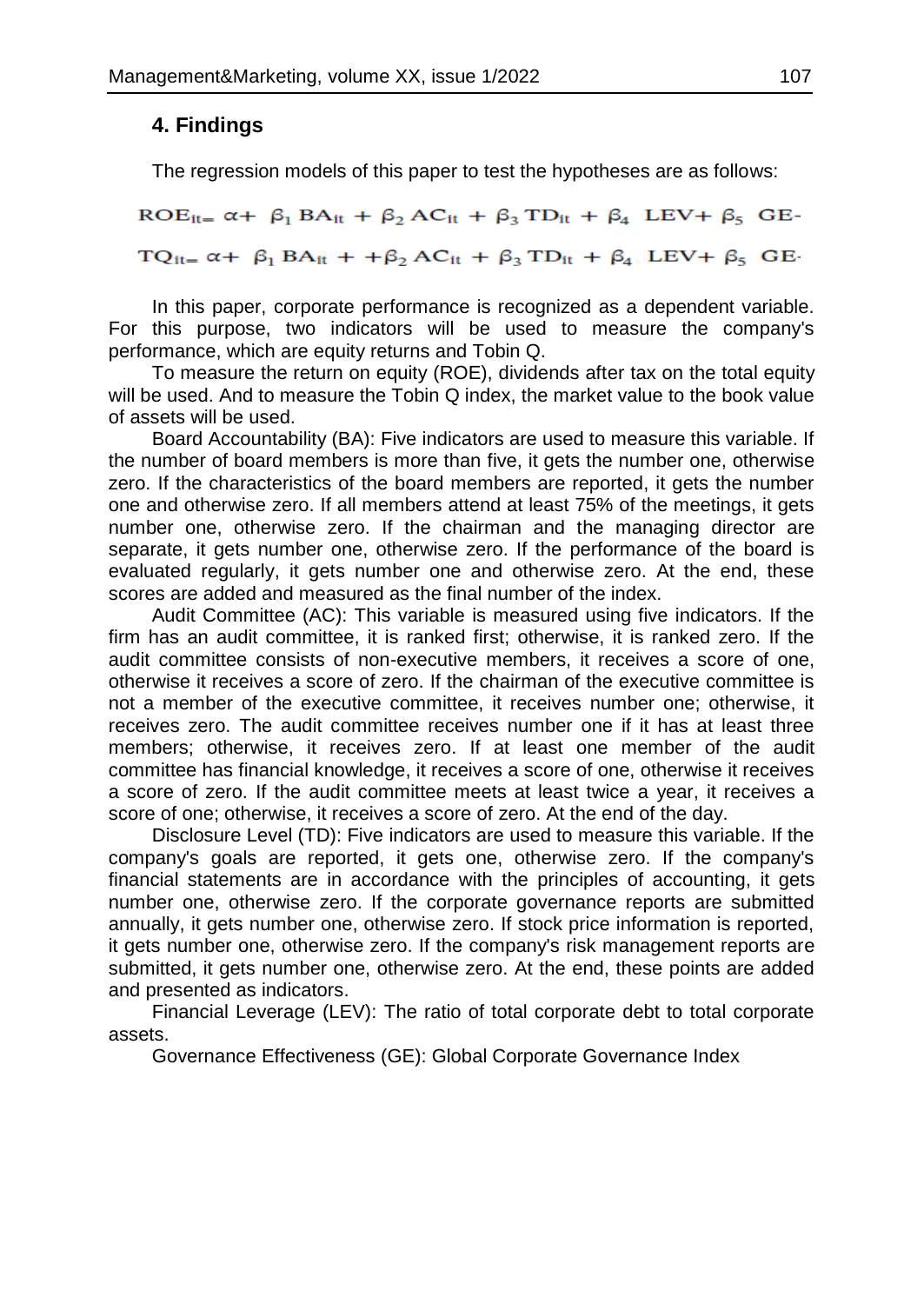| Proxy measurement                                                                                                           | Symbol     | Variable name                                       | Variable<br>type         |
|-----------------------------------------------------------------------------------------------------------------------------|------------|-----------------------------------------------------|--------------------------|
| Return on equity is calculated at the<br>end of the year after dividends have<br>been paid on all equity.                   | <b>ROE</b> | Return on equity                                    | Dependent<br>variable    |
| Q Tobin can be calculated by the<br>ratio of market investment plus total<br>debt divided by the company's total<br>assets. | TQ         | Q Tobin                                             |                          |
| Board Accountability Index (16<br><i>items</i> )                                                                            | BA         | Board<br>Accountability                             | Independent<br>variables |
| Audit Committee Index (10 items)                                                                                            | <b>AC</b>  | <b>Audit Committee</b>                              |                          |
| Transparency and Dissemination of<br>Information Index (14)                                                                 | TD         | Transparency and<br>dissemination of<br>information |                          |
| It was measured by dividing total<br>assets by total liabilities.                                                           | LEV        | Influence                                           | Control<br>variables     |
| Global Management Index                                                                                                     | <b>GF</b>  | Government<br>effectiveness                         |                          |
| In case of production 1, otherwise 0                                                                                        | ID         | Industry agents                                     |                          |
| If there are Indian companies1, and<br>companies of Persian Gulf countries<br>0                                             | <b>CD</b>  | Country agents                                      |                          |

**Table 1. Control variable**

In quantitative analysis of financial issues, there are three types of data (Rahbari, 2004): Time series data, cross-sectional data and panel data.

Time series data presents the values of one or more variables over a period of time. Because data production or data collection dates are different, it creates different types of time series.

Cross-sectional data are collected over a period of time for one or more variables.

Combined data have temporal and cross-sectional dimensions. In fact, it expresses the properties of a variable that changes both over time and at different times.

In the present paper, panel data are used to estimate the model. The three main methods for estimating panel data-based models are as follows:

1. Common fixed y-intercept for all cross-sectional observations. In such models, all observations are combined and ordinary least squares (OLS) regression is performed to estimate it. Such models are called hybrid regression models. In other words, the simplest way is to remove the space and time dimensions from the panel data and ordinary least square (OLS). But despite its simplicity, due to limiting assumptions, this method may incorrectly show and distort the true picture of the relationship between the Xs.

2. Different y-intercept among cross-sectional observations (fixed effects method or least square dummy variable LSDV).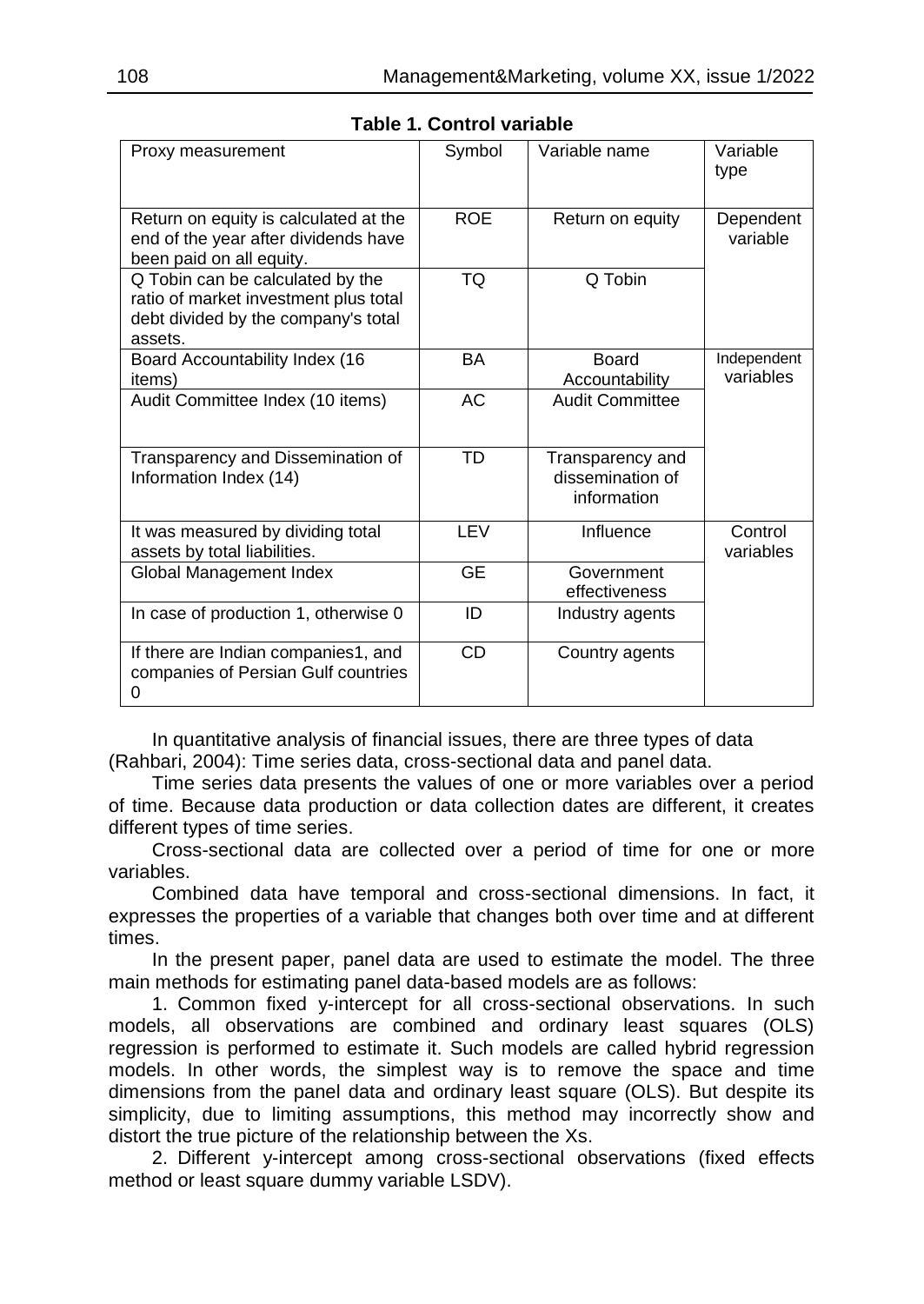3. Random y-intercept for cross-sectional observations (random effects method). Generalized F test is used to choose between hybrid regression model methods and fixed effects regression. This method relies on the coefficient of determination R2 and tests whether the coefficient of regression with fixed effects is significantly greater than the coefficient of determination of the hybrid regression model. The statistics of this test are presented in the following formula:

R2 fe: regression coefficient with fixed effects

R2 pool: Integrated regression model determination coefficient (common yintercept)

N: Number of cross-sectional observations

T: Article time periods (years)

Nt: Total number of observations

K: Number of independent explanatory variables of the model

The calculated F is compared with the table F and the following hypothesis is tested:

Ho: There is no significant difference between the coefficients of determination of the two methods.

H1: There is a significant difference between the coefficients of determination of the two methods. If the H1 hypothesis is accepted, fixed effects regression should be used. After the generalized F test is done, it is time to choose between fixed and random effects models. The test that helps to choose one of the methods is called Hausman test which has an asymptotic distribution of chi-square and its hypotheses are as follows:

H0: There is no systematic difference in coefficients.

HT: There are systematic differences in coefficients. Under the H0 hypothesis, there is no difference in the coefficients estimated by FEM and REM methods. If the null hypothesis is rejected, the result is that REM is not correct and it is better to use FEM (ibid.).

After performing the tests and selecting the appropriate estimation method, we proceed to estimate regression. Regression estimation means estimating the coefficients of variables or in other words. But are the estimated coefficients significant? To test the significance of each of the estimated regression coefficients in the case of two domains, it is assumed that the regression coefficient is zero and in other words, the independent variable Xi has no effect on the changes of the dependent variable Y, i.e. the H0 hypothesis will be expressed as follows:

 $H0: Bi = 0$ 

In contrast, H1 hypothesis or competitor states that the independent variable is effective in changing the dependent variable, that is:

H1:  $\text{Bi} \neq 0$ 

But in the single-domain case, the hypotheses H0 and H1 are in one of the following forms, the first case expressing a significant negative relationship and the second case a significant positive relationship.

H0: βi≥ 0 H0: βi<0

H1: βi≤ 0

H1: βi<0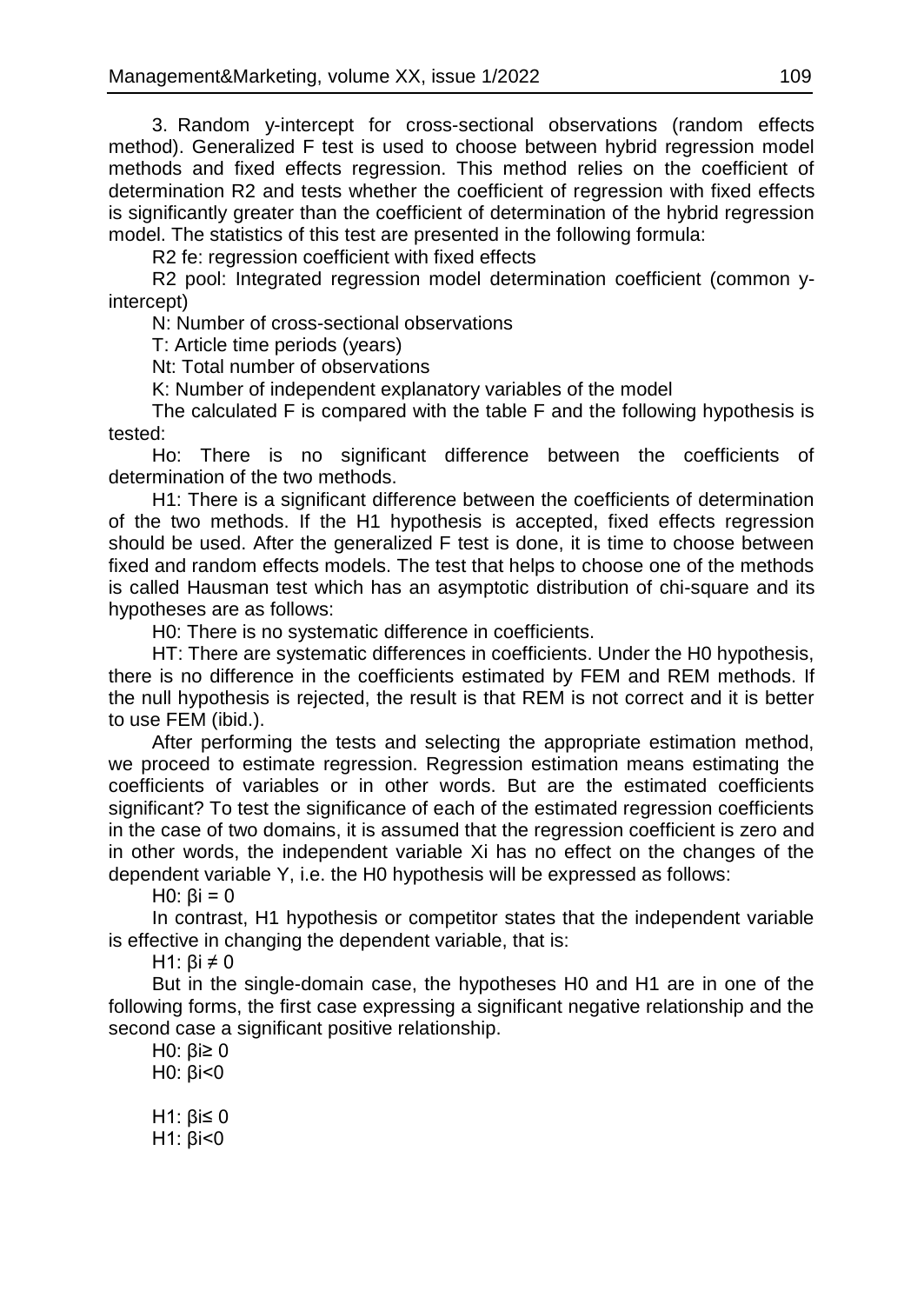Student's t test as well as F statistic can be used to test the existing hypotheses. Of course, in Eviews, other information is provided in this regard based on the minimum probability of confirming the H0 hypothesis, based on which the H0 hypothesis can be confirmed or rejected without referring to the table and using the information in the p-value (Prob) section. Given the predicted confidence level, if this probability is less than 0%, the H0 hypothesis is rejected, which means that the hypothesis is confirmed (ibid.). To evaluate the significance of the regression model by having a k-variable regression model:

To test the hypothesis:

That is, all slope coefficients are zero at the same time. In contrast, all slope coefficients are not zero at the same time (at least one of them is not zero. By calculating

If  $(K-1)$   $(N-K)$   $\alpha$  is F> F, H0 is rejected, otherwise we may accept it. As mentioned earlier, in the Eviews, the H0 hypothesis can be confirmed or rejected using the information in the p-value (Prob).

The first step in analyzing data is to describe or summarize it using descriptive statistics. Descriptive statistics is a set of methods for summarizing, classifying, describing, and interpreting data. Descriptive data analysis is used only to examine the status of a group or a situation, such as status, type, data description, etc. But the analysis of relationships and changes between variables and the analysis of a set of variables to explain the cause is beyond the scope of descriptive statistics and a set of methods are applied that are usually used to express the relationship between two or more variables and generalize the characteristics of the statistical sample to the statistical community which is called inferential statistics.

| Highest<br>value | Least<br>value | <b>SD</b> | Median | Mean  | Symbol     | Operational<br>definition          |
|------------------|----------------|-----------|--------|-------|------------|------------------------------------|
| 7.87             | $3.47 -$       | 3.519     | 0.259  | 0.389 | <b>ROE</b> | Return on<br>equity                |
| 1.373            | 0.002          | 0.132     | 0.046  | 0.087 | Q-Tobin    | Q Tobin                            |
|                  | 0              | 0.661     | 0.536  | 0.522 | BA         | Board<br>Accountability            |
| 1                | $\Omega$       | 0.688     | 0.651  | 0.612 | AC         | Audit<br>Committee                 |
| 1                | $\Omega$       | 0.566     | 0.517  | 0.501 | TD         | <b>Disclosure</b><br>level         |
| 0.963            | 0.096          | 0.209     | 0.572  | 0.564 | LEV        | Financial<br>Leverage              |
| 1                | $\Omega$       | 0.523     | 0.499  | 0.488 | <b>GE</b>  | Governance<br><b>Effectiveness</b> |

**Table 2. Descriptive statistics indicators of research model variables**

As briefly mentioned above, dispersion indices represent the extent of dispersion or variation in the data of a distribution. There may be distributions whose means are equal but their dispersion differs around the mean. One of the most important and valid dispersion indices addressed in this analysis is standard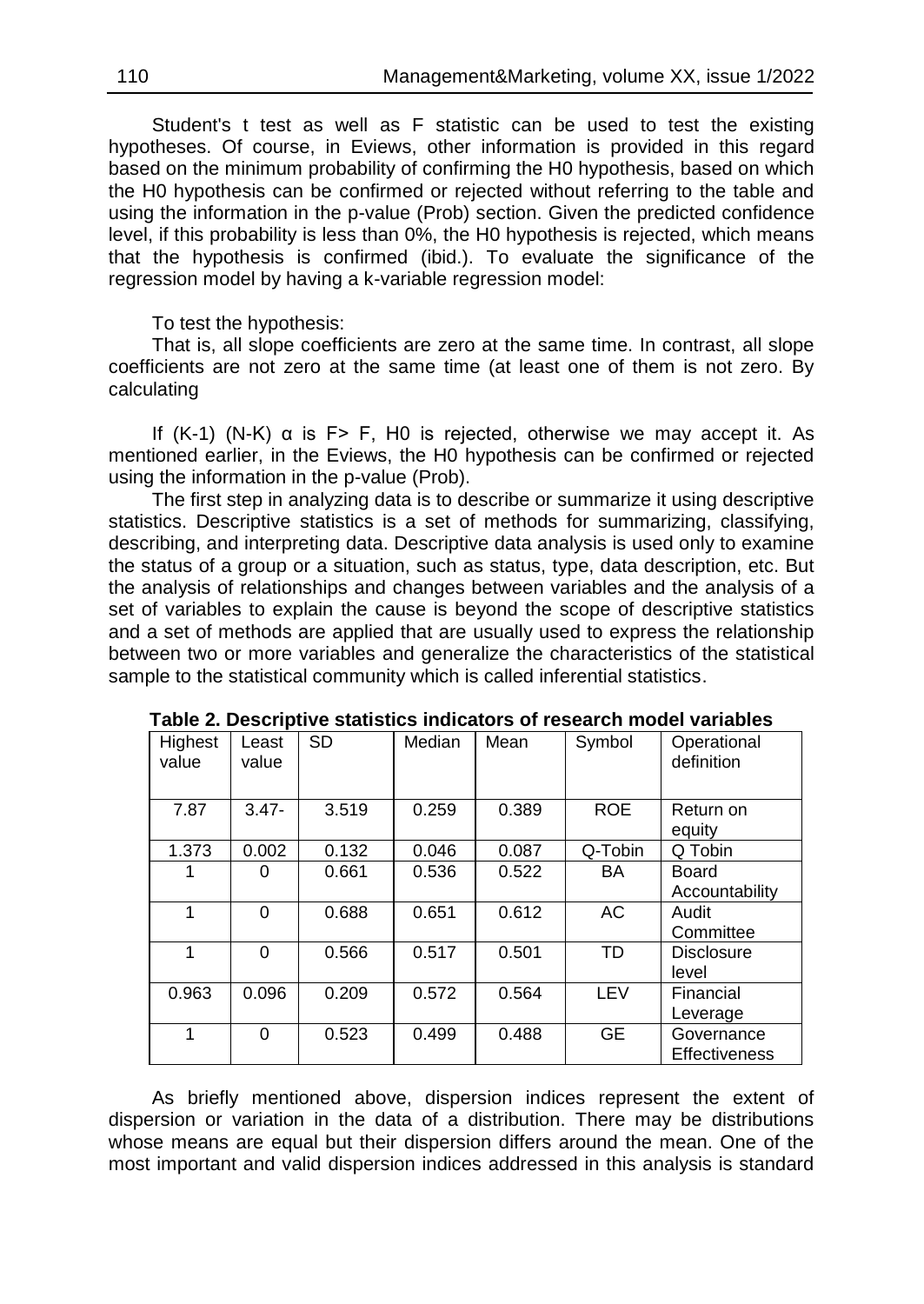deviation (SD). This criterion is the positive root of the variance of the data, which is superior to other dispersion statistics. Also, in comparison of two or more societies whose standard deviation is less, the values of the studied traits of that society are more uniform than other societies. If the dispersion is high, the standard deviation will be large. The descriptive results of this study including mean, median, standard deviation, minimum observation and maximum observation are presented in the following tables. A slight difference between the mean and median indicates that the variables are normal. Variables also have low standard deviation and this confirms the uniform distribution of data

| Significance | Kolmogorov-<br>Smirnov<br>test<br>statistics | Symbol     | Variable                           |
|--------------|----------------------------------------------|------------|------------------------------------|
| .000         | 0.121                                        | <b>ROE</b> | Return on equity                   |
| .000         | 0.211                                        | Q-Tobin    | Q Tobin                            |
| .000         | 0.134                                        | BA         | <b>Board Accountability</b>        |
| .000         | 0.128                                        | АC         | <b>Audit Committee</b>             |
| .000         | 0.104                                        | TD         | Disclosure level                   |
| .000         | 0.130                                        | LEV        | <b>Financial Leverage</b>          |
| .000         | 0.094                                        | <b>GE</b>  | Governance<br><b>Effectiveness</b> |

#### **Table 3. Normality of variables**

As the results in Table 3 show, none of the variables in the article follow the normal distribution despite scaling (the significance of the Kolmogorov-Smirnov test is less than 5% in all of them). It should be noted that the normality of variables is done only for continuous variables and accounting data is usually not normal and this does not cause any problem in the regression model. Unlike regression which measures the effects of variables as a whole, the correlation coefficient measures the correlation of two variables in pairs. Thus, the higher the correlation between the two variables, the better the research results. Based on the results of Tables 4 and 5, it can be seen that there is a good correlation between dependent and independent variables as well as independent variables with each other at the levels of one and five percent, and this will improve the regression results. The results of the Pearson-Spearman correlation are almost identical. The direction of the variables can also be decided according to the regression equation.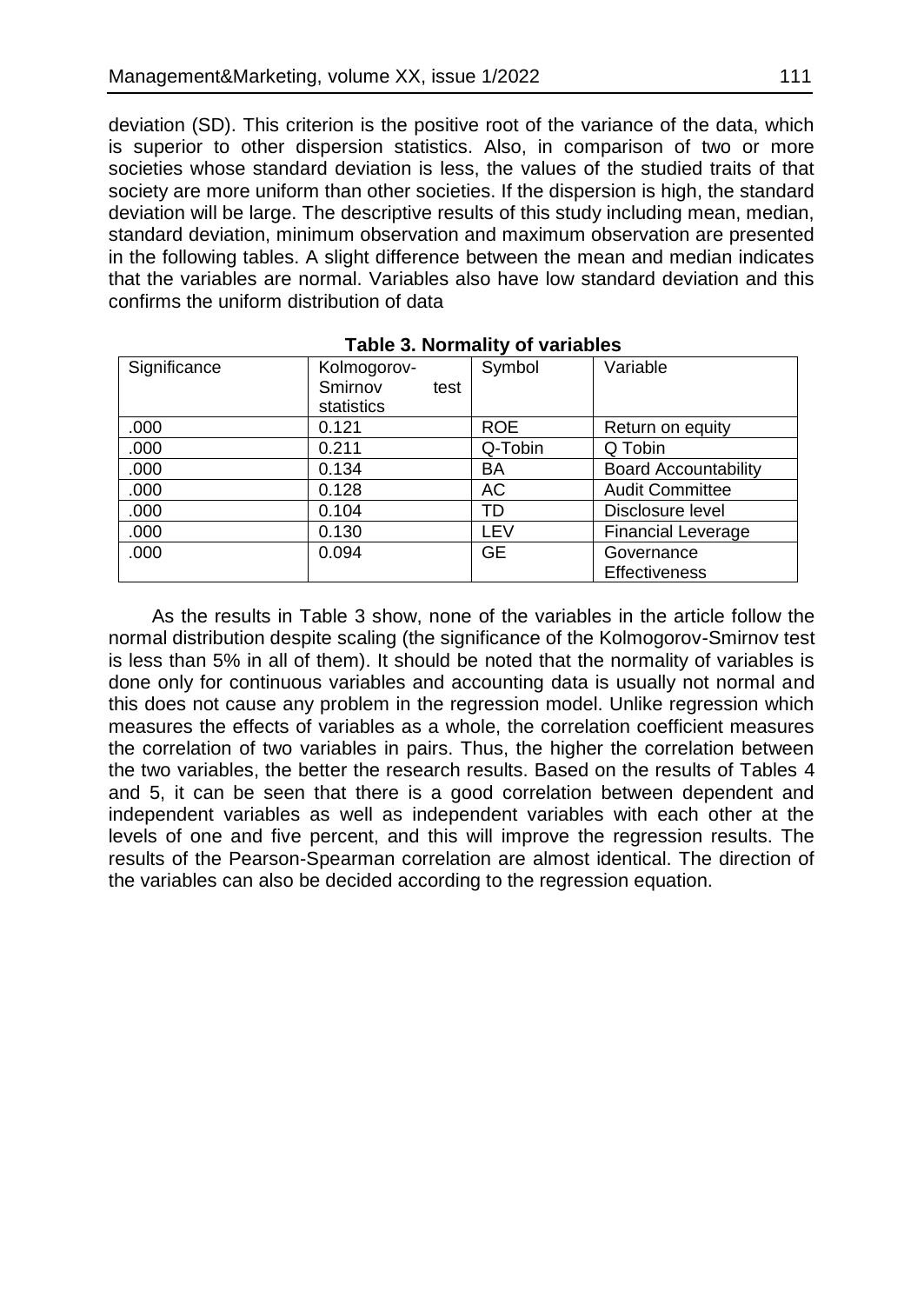| <b>GE</b> | <b>LEV</b> | <b>TD</b> | <b>AC</b>  | <b>BA</b> | Q-<br>Tobin | <b>ROE</b> | Variable   |
|-----------|------------|-----------|------------|-----------|-------------|------------|------------|
| 0.009     | $-0.022$   | 0.060     | 0.030      | $-0.041$  | 0.035       | 1          | <b>ROE</b> |
| $.092*$   | $-0.016$   | $-0.029$  | 0.018      | 0.007     | 1           | 0.035      | Q-Tobin    |
| 0.012     | $-0.038$   | $-.309**$ | $-0.313**$ | 1         | 0.007       | $-0.041$   | <b>BA</b>  |
| $-.082*$  | 0.040      | $.761***$ | 1          | $-.313**$ | 0.018       | 0.030      | AC         |
| $-0.031$  | 0.015      | 1         | $.761***$  | $-.309**$ | $-0.029$    | 0.060      | <b>TD</b>  |
| $-0.070$  | 1          | 0.015     | 0.040      | $-0.038$  | $-0.016$    | $-0.022$   | <b>LEV</b> |
| 1         | $-0.070$   | $-0.031$  | $-.082*$   | 0.012     | $.092*$     | 0.009      | <b>GE</b>  |

**Table 4. Pearson correlation coefficients of variables**

Alignment is not one of the underlying regressions, but in order to better fit the regression model and the absence of false variables, it is necessary to do so, and the degree of alignment between independent variables should be investigated. According to the results of Table 5, it can be seen that for all variables, this factor is less than 5, there is no alignment between the variables and model fitting can be done.

| rapic of investigation or anguinent between variables |                         |         |                             |  |  |
|-------------------------------------------------------|-------------------------|---------|-----------------------------|--|--|
| Variance<br>inflation<br>factor                       | Variance<br>coefficient | Symbol  | <b>Variable</b>             |  |  |
| 1.166                                                 | 0.857                   | ROE.    | Return on equity            |  |  |
| 1.143                                                 | 0.875                   | Q-Tobin | Q Tobin                     |  |  |
| 2.525                                                 | 0.396                   | BA      | <b>Board Accountability</b> |  |  |
| 2.446                                                 | 0.409                   | АC      | <b>Audit Committee</b>      |  |  |
| 1.010                                                 | 0.990                   | TD      | Disclosure level            |  |  |
| 1.093                                                 | 0.915                   | LEV     | <b>Financial Leverage</b>   |  |  |
| 1.148                                                 | 0.871                   | GE      | Governance Effectiveness    |  |  |

**Table 5. Investigation of alignment between variables**

To describe these tests, the AR (1) model is considered for the variable in which the studied variable  $\boldsymbol{Y_{it}}$  is the studied variable (dependent and independent variables)  $i = 1, 2, \ldots$ , N represents companies,  $t = 1, 2, \ldots$ , number of time series observations in each country,  $X_{it}$  is y-intercept, and  $\delta_i$  is the self-correlation coefficient and  $\varepsilon_i$  is the disruption sentence, which are assumed to be independent between different companies. If  $|\boldsymbol{p}_i| < 1$ , in this case the desired variable is stable and if  $|\rho_i| = 1$ ,  $Y_i$  has a single root and unstable. For this test, there are two assumptions about  $P_i$ , first, we assume that there are common factors between different companies so that  $P_i$  is the same for all companies ( $P_i = P$  for all companies). The Levin et al. test (2000 Levin, Lin & Chu,), the Breitung test (Breitung, 2000), and Hadri (Hadri, 2000) test are based on this assumption. On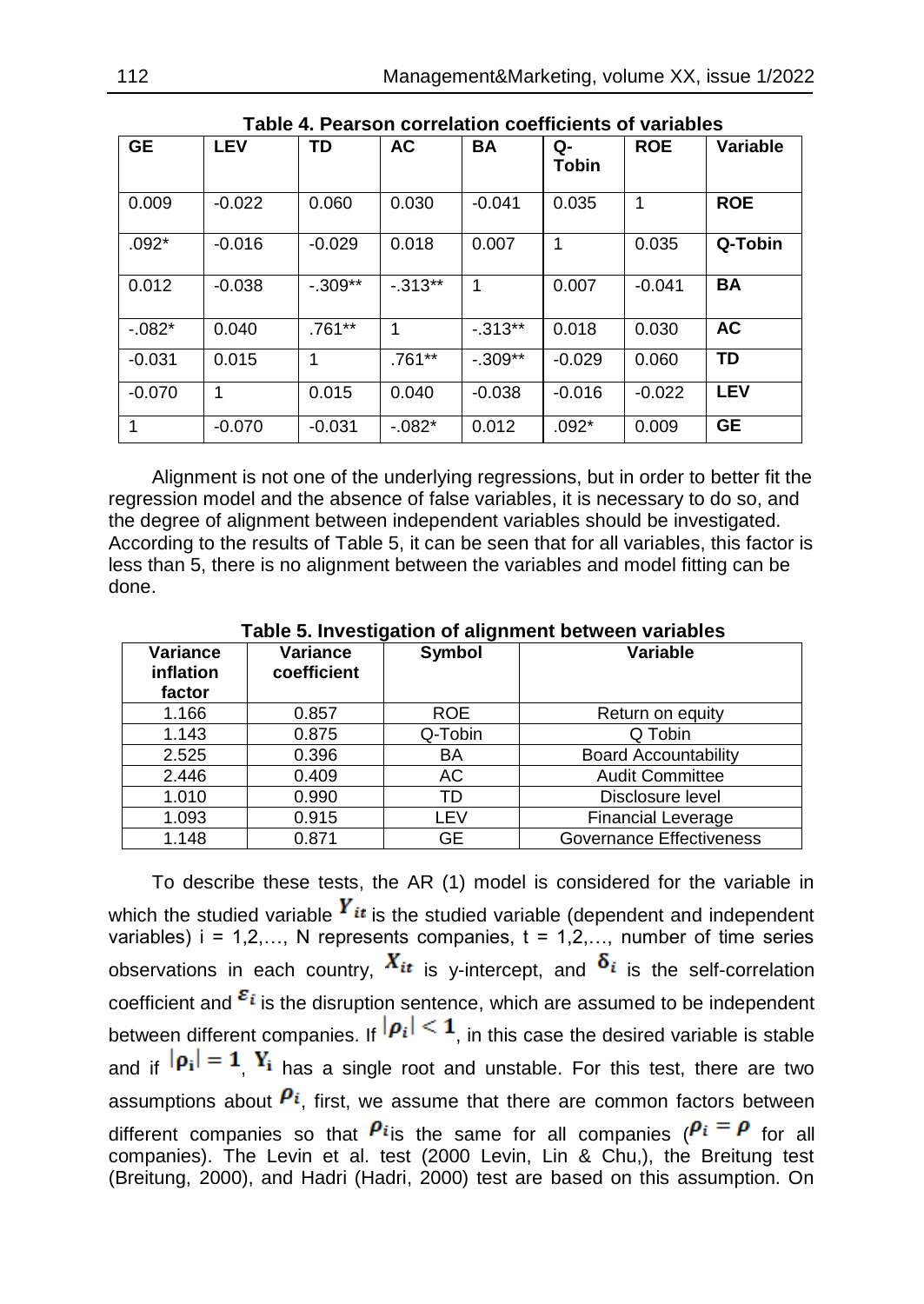the other hand, the second assumption is that  $P_i$  is not considered the same between companies. The IFS<sup>1</sup> and the Fisher tests are also based on this assumption. Furthermore, the null hypothesis in the hadri test is the lack of a single root, whereas the null hypothesis in other tests is the existence of a single root. The Levin et al. test is used as the decision criteria in this article. This test's H0 shows that the variables under investigation do not have a single root. If the calculated statistic value is less than the table value after calculation The results of this test, which are presented in Table (6), include y-intercept and trend. H0 in this test indicates the existence of a single root. The results show that the integrated series are on the stable level.

| <b>Result</b> | Significance level | Levin's<br>test | Variable   |
|---------------|--------------------|-----------------|------------|
| Stable        | 000/0              | $69.51 -$       | <b>ROE</b> |
| Stable        | 000/0              | $31.72 -$       | Q-Tobin    |
| Stable        | 000/0              | $20.60 -$       | <b>BA</b>  |
| Stable        | 000/0              | $15.22 -$       | AC         |
| <b>Stable</b> | 0000/0             | $22.16 -$       | <b>TD</b>  |
| <b>Stable</b> | 002/0              | $2.81 -$        | LEV        |
| Stable        | 0000/0             | $5.43 -$        | <b>GE</b>  |

**Table 6. Results of panel unit root test based on Chi-square Fisher test**

*Source: Article results*

## **5. Discussions**

The present study was conducted to investigate the effect of corporate governance on the financial performance of companies listed on the Tehran Stock Exchange. In this part of the research, the hypotheses will be tested.

Sub-hypothesis 1: Investigating the relationship between board accountability and corporate performance with ROE index

Sub-hypothesis 2: Investigating the relationship between board accountability and corporate performance with TQ index

Sub-hypothesis 3: Using the ROE index to investigate the link between the amount of transparency and company performance

Sub-hypothesis 4: Using the TQ index, researchers are looking at the link between the degree of transparency and business performance.

Sub-hypothesis 5: Using the ROE index to investigate the link between the audit committee and business performance.

Sub-hypothesis 6: Investigating the relationship between the audit committee and corporate performance with TQ index

 $\overline{a}$ 1 Im, Pesaran and Shin, 2003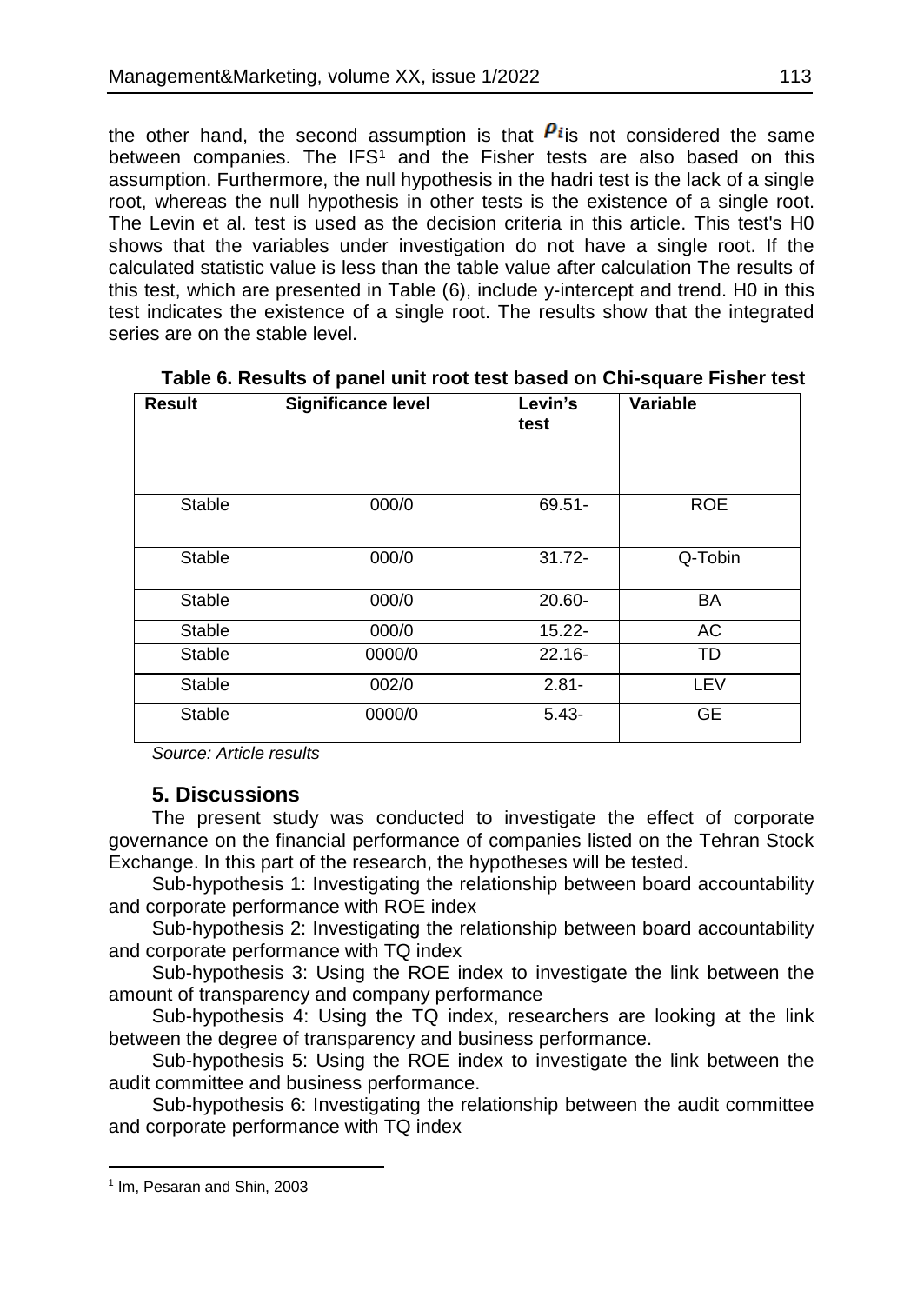Before fitting the regression model and hypothesis test, it should be checked which regression model is suitable for hypothesis testing. Therefore, we examine the Chow test. In this test, the null hypothesis is that the regression model fits as a combination and the opposite hypothesis is that the regression model fits as a panel. If at 95% confidence level (error -5%) the f-statistic calculated from the regression equation is less than the f-value obtained from the graph, H0 cannot be rejected, otherwise H1 is rejected.

According to Table 7, the significance level of F-statistic for regression models is less than 0.05. In this way, it can be concluded that H0 (integrated model) is rejected and the hybrid model is confirmed. Once it is determined that the yintercept is not the same for different years, the method used in estimating the model (fixed or random effects) should be determined, for which the Hausman test is used. If at 95% confidence level (5% = α) the statistic calculated from the regression equation is smaller than the obtained from the graph, the H0 cannot be rejected and otherwise H1 is rejected. In other words, if the significance level of Hausman test is greater than 0.05, the model with random effect and if the significance level of this test is less than 0.05, the panel model with fixed effect is used.

| Test result                    | Likelihood | statistics | Model title |
|--------------------------------|------------|------------|-------------|
| Panel model with fixed effects | 0.0006     | 23.50      | First model |
| Panel odel with fixed effects  | 0.00014    | 12.28      | Second      |
|                                |            |            | model       |

#### **Table 7. Hausman test**

According to Hausman test in Table 8, the fit of regression models of this study using the estimation of the panel data model using the fixed effects will be appropriate for the model.

| Result    | Hypothesis                                                 | No. |
|-----------|------------------------------------------------------------|-----|
| Confirmed | Investigating the relationship between board               |     |
|           | accountability and corporate performance with ROE index    |     |
| Confirmed | Investigating the relationship between board               | 2   |
|           | accountability and corporate performance with TQ index     |     |
| Rejected  | Investigating the relationship between disclosure level    | 3   |
|           | and corporate performance with the ROE index               |     |
| Confirmed | Investigating the relationship between disclosure level    | 4   |
|           | and corporate performance with TQ index                    |     |
| Rejected  | Investigating the relationship between the audit committee | 5   |
|           | and corporate performance with the ROE index               |     |
| Rejected  | Investigating the relationship between the audit committee | 6   |
|           | and corporate performance with the TQ index                |     |

#### **Table 8. Summary of hypothesis results**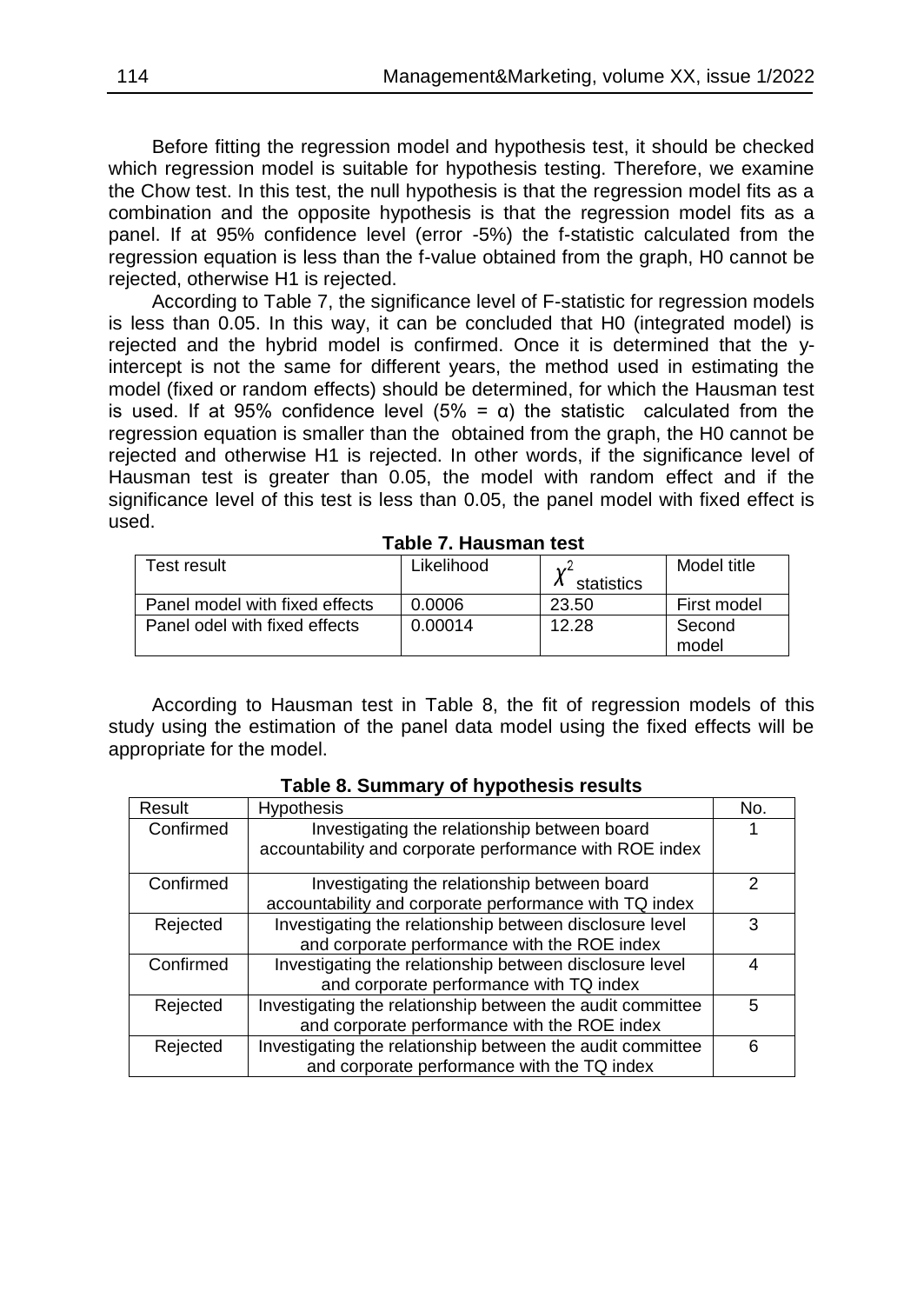Hypothesis 1: Investigating the relationship between board accountability and corporate performance with the ROE index

According to the statistical results, the first hypothesis of this article has been confirmed. Therefore, there was a significant positive relationship between board accountability and corporate performance with ROE index. Since ownership has been separated from management, it has become very difficult to supervise managers. Therefore, several regulatory mechanisms have been proposed to reduce agency costs. Since increasing the wealth of shareholders is one of the most important goals of companies and increasing wealth will be achieved only as a result of good performance, so the effect of corporate governance mechanisms, including board accountability on the performance of companies is very important. As a result, the presence of board members on the board can improve performance. CEOs play an important role in creating the right mix of executives among board members.

Hypothesis 2: Investigating the relationship between board accountability and corporate performance with TQ index

According to the statistical results, it was found that the second hypothesis has been confirmed. Today, due to the expansion of economic activities, financial markets and investment boom in capital markets, especially stock exchanges by individuals and legal entities, access to accurate and timely information and their accurate and realistic analysis, the most important tool to make the right decisions and gain benefits is the optimal use of financial resources. In today's society, information plays an important role in human life, and the more advanced society is, the more and better it uses the information. One of the reasons for progress in developed societies is the optimal and effective use of information. The end product of the accounting process is the provision of information to various users, both internal and external users, in the form of accounting reports.

Hypothesis 3: Investigating the relationship between the level of disclosure and corporate performance with the ROE index

According to the hypothesis test, this hypothesis has been rejected. Therefore, there is no significant relationship between the level of disclosure and the corporate performance with the ROE index. Disclosure quality refers to the ease of studying the interpretation of financial statements. When the amount of information provides the accuracy and timeliness of the disclosure information, investors can assume that the value of the securities is high after receiving the information. Therefore, the quality of disclosure affects the value of securities.

Hypothesis 4: Investigating the relationship between the level of disclosure and corporate performance with the TQ index

According to the results, this hypothesis has been confirmed. Every business unit needs working capital to continue its activities and to develop activities and increase profitability, it is necessary to make new investments. Both the needs of the business unit, i.e. working capital and new investment, are met through financing. Financing and investing decisions in companies are decisions that are both forwardlooking. In financing decisions, the company uses the funds in question to be able to fulfill its obligations to suppliers in the future (Khajavi et al., 2010).

Hypothesis 5: Investigating the relationship between the audit committee and corporate performance with the ROE index

Statistical results indicate that this hypothesis has been rejected. The audit committee as an important part of the corporate governance system can improve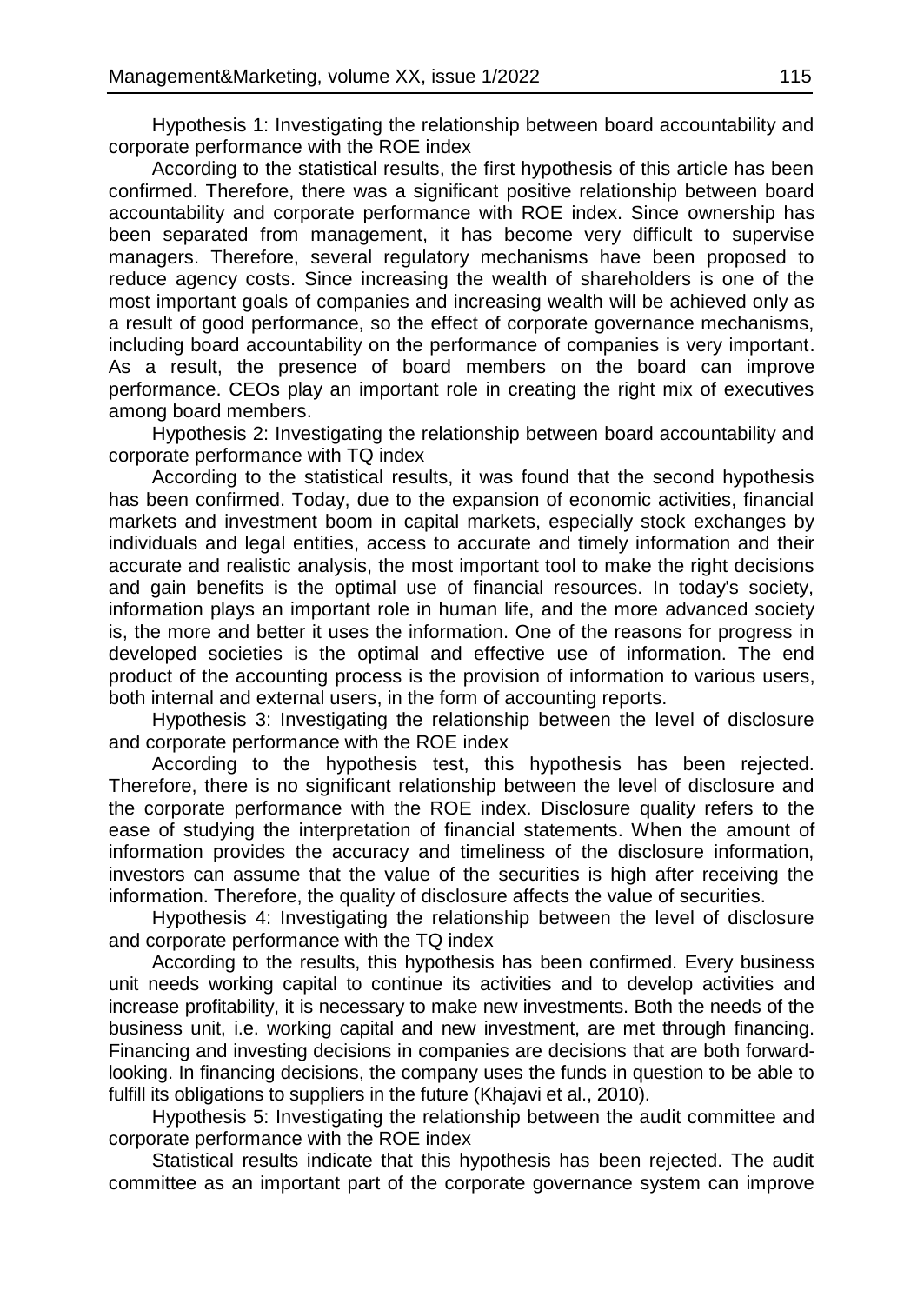the financial reporting process and the performance of the company. In agency relationships, the owners' goal is to maximize wealth, so in order to achieve this goal, they monitor the agent's work and evaluate his performance. Therefore, if the audit committee presents a favorable picture of the financial statements to the board members and the CEO, it will have a better position to adopt effective strategies to increase the company's performance.

Hypothesis 6: Investigating the relationship between the audit committee and corporate performance with TQ index

Statistical results indicate that this hypothesis has been rejected. Audit committees need to be properly organized and used; in which case these committees can have significant benefits for all creative groups. If the firm does not have an audit committee, it should explain why in its annual reports, as well as the necessity for one in the next financial quarter. On the other hand, the audit committee's efficacy may be influenced by a variety of factors such as financial flatness, independence, size, and so on. Recommendations for future study based on the findings:

- Investors, financial analysts are recommended to pay attention to the financial performance of companies in their decisions.

- The board of directors and shareholders are recommended to use specialized and independent people in the audit committee.

- Investigating the effect of corporate governance on social responsibility and financial performance.

- The effect of corporate governance on the efficiency of intellectual capital and financial performance.

- The effect of risk management on the relationship between corporate governance and corporate financial performance.

### **5. Conclusions**

Experimental research in the social sciences, such as accounting, faces some limitations in generalizing the results to the entire statistical population. Factors such as lack of access to data of some companies and also the existence of stock price trading interruptions, have reduced the number of samples and affects. the ability to generalize the results to all companies on the Tehran Stock Exchange. Also, the existence of many factors such as the prevailing psychological climate on the Tehran Stock Exchange and its effect on inflation and economic and political conditions, may affect some variables such as stock market value and companies and their operating profit during the research period.

According to the present study, the least that can be suggested is that the existence of corporate governance and its implementation in the majority of companies, as well as valuing institutional shareholders in the ownership structure, pay attention to other characteristics of the board other than their executive responsibility. It will improve the company's performance and value in the financial markets and provide relevant and timely information to users.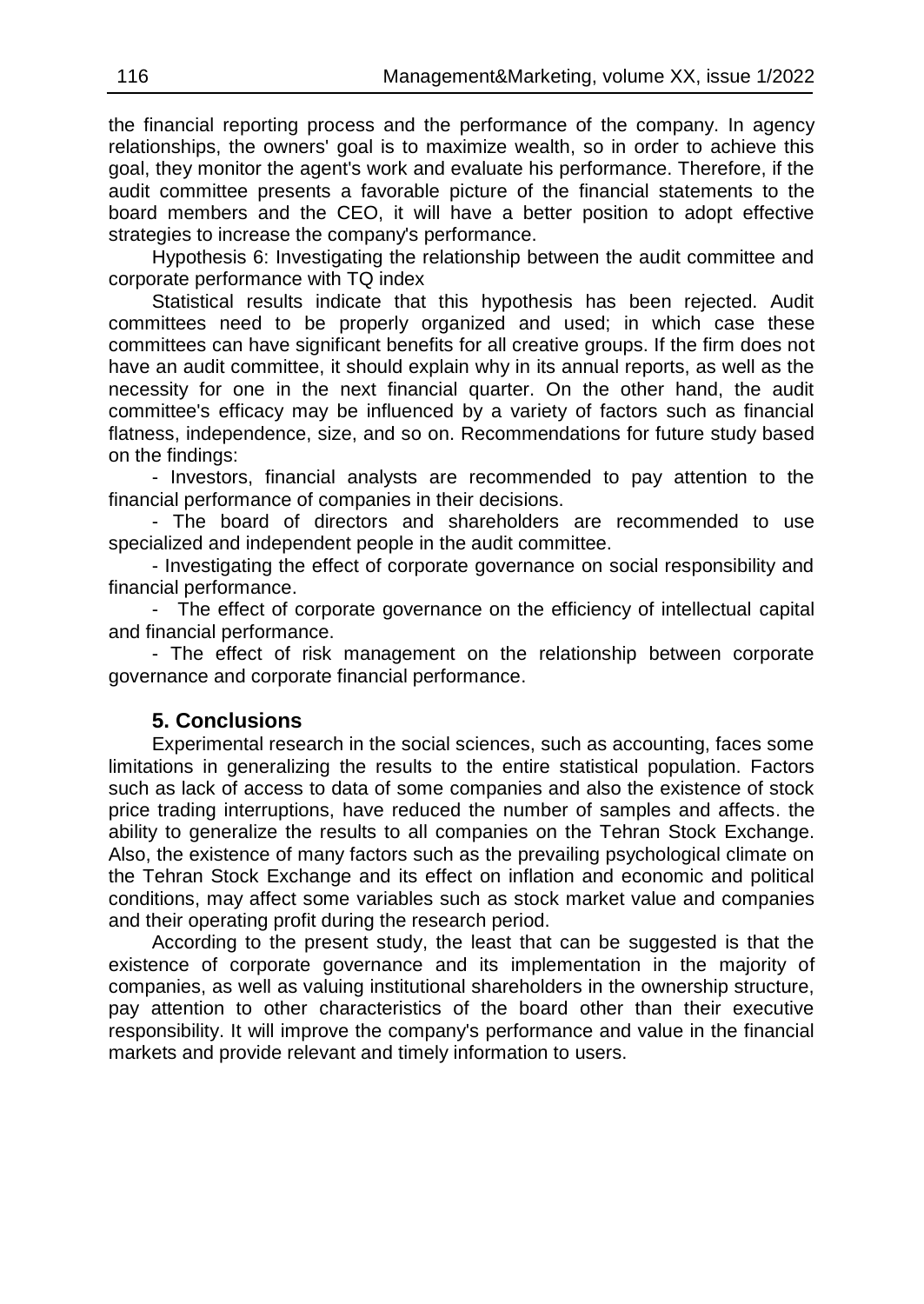# **REFERENCES**

- Alexander, V., Nandelstadh, K., and R., Matts (2003), Corporate Governance Mechanisms and Firm Performance: Evidence from Finland. *Working Paper*, Swedish School of Economics and Business Administration, Helsinki, Finland, December 5.
- Baradaran, R., Badavarnahandi, Y., Hossein, and Q., Babaei (2012), The relationship between some corporate governance mechanisms and the value created for shareholders and economic value added. *Journal of Accounting and Auditing Reviews*, no. 68, p. 1.
- Bavieh, T., Ranjbar, H., and M., Hossein (2016), The effect of CEO task duality on the performance of companies listed on the Tehran Stock Exchange, 1st conference on accounting, economics and management innovation, Bandar Abbas, Islamic Azad University, Bandar Abbas Branch.
- Bolbola, A. A., Ayton F., and Mohammad M., Omran (2002), Ownership Structure, Firm Performance, and Corporate Governance: Evidence from Selected Arab Countries. Economic Policy Institute, Arab Monetary Fund.
- Copeland, T., et al, (2005), Finance Theory and Corporate Policy. 4d. Ed, Bostan: PAW.
- Fung Man., Y, (2003), Corporate Governance and Performance: An Analysis of Listed Companies in China. Thesis for the Degree of Doctor of Philosophy, Department of Accountancy, Faculty of Business & Information System, The Hong Kong Polytechnic University.
- Haji Ahmadi, A., and Sohrabi, F, (2015), The Effect of Company Life Cycle on the Relationship between Board Size and Financial Performance (Companies Listed on Tehran Stock Exchange), 1st International Conference on Humanities with Indigenous-Islamic Approach and with Emphasis on New Researches, Sari, mobilization of professors of Payame Noor University of Mazandaran province, Ayandeh Saz scientific research and consulting company.
- Hasas Yegane, Y., Kheirollahi, M., (2008), Corporate Governance and Transparency, *Journal of Accountants*, no. 20.
- Hayam, W. (2017), The joint effect of board characteristics on financial performance: Empirical evidence from Egypt, *Review of Accounting and Finance*, vol. 14, issue 1, pp. 20 – 40.
- Hermalin, Benjamin, E., and Weisbach, S. Michael (2003), Boards of Directors as an Endogenously Determined Institution: a Survey of the Economic Literature. Economic Policy Review, 1.
- Higgs, R., (2003), Review of the Role and Effectiveness of Non-executive Directors. Department of Trade and Industry, London Jensen,
- Imhoff, E.A. (2013), Accounting Quality, Auditing and Corporate Governance. Available at SSRN: http://ssrn.com/abstract=374380, Available online 2 March 2003.
- Kutum, I. (2016), Board Characteristics and Firm Performance: Evidence from Palestine. *European Journal of Accounting Auditing and Finance Research*, vol. 3, no. 3, pp. 32-47.